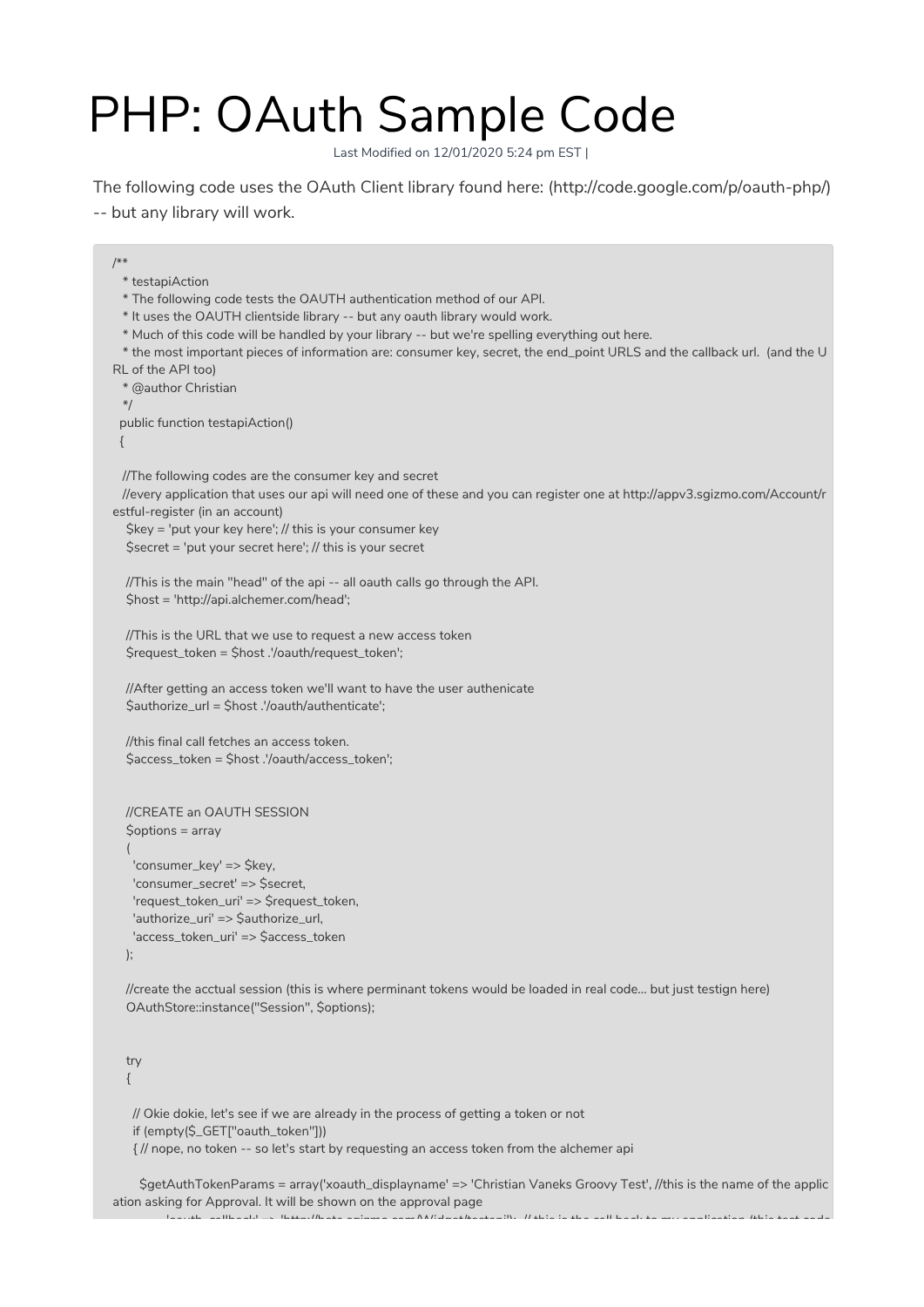```
'oauth_callback' => 'http://beta.sgizmo.com/Widget/testapi'); // this is the call back to my application (this test code
```

```
//Request a Request Token - this is done totally server-to-server
    $tokenResultParams = OAuthRequester::requestRequestToken($key, 0, $getAuthTokenParams);
    //Okie dokie, now let's authorize (this requires a redirect) -- when we come back we'll be in the next part of this IF state
ment
    header("Location: " . $authorize_url . "?oauth_token=" . $tokenResultParams['token']);
   }
   else
   {
    //We have a request token that's been authorized at this point (assuming the login and the "approve" button was press
ed successfully)
    $oauthToken = $_GET["oauth_token"];
    //Let's load the auth token from the GET parameter
    $tokenResultParams = $_GET;
    try {
     //the next step is to ask for an access token (which actually lets us grab data).
       OAuthRequester::requestAccessToken($key, $oauthToken, 0, 'POST', $_GET);
    }
    catch (OAuthException2 $e)
    {
     echo "Errors occured" . $e;
     //if an error occurs here it's likely the result of a signature verification problem. It might also be be-becuase the request
token expired (unlikely for us)
      return;
    }
    //WE HAVE ACCESS!!!
    //Yes, at this point the token has been flagged as authorized and turned into an access token - ready to make calls.
    //so let's make a simple call to get the user list from the API for this account
    $request = new OAuthRequester("http://api.alchemer.com/head/AccountUser.debug", 'GET', $tokenResultParams);
    //making request...
    $result = $request->doRequest(0);
    //Request has been made! Let's display the results
    if ($result['code'] == 200) // codes in the 200s mean success.
     {
     //print out the token information (just for fun)
     echo '
```
## Token Result

'; print\_r(\$tokenResultParams); //this is the entire \$result array returned from the OAuthClient library echo '

## Result

'; print\_r(\$result); //this is likely what we are interested in -- the body of the response from the other server echo '

)